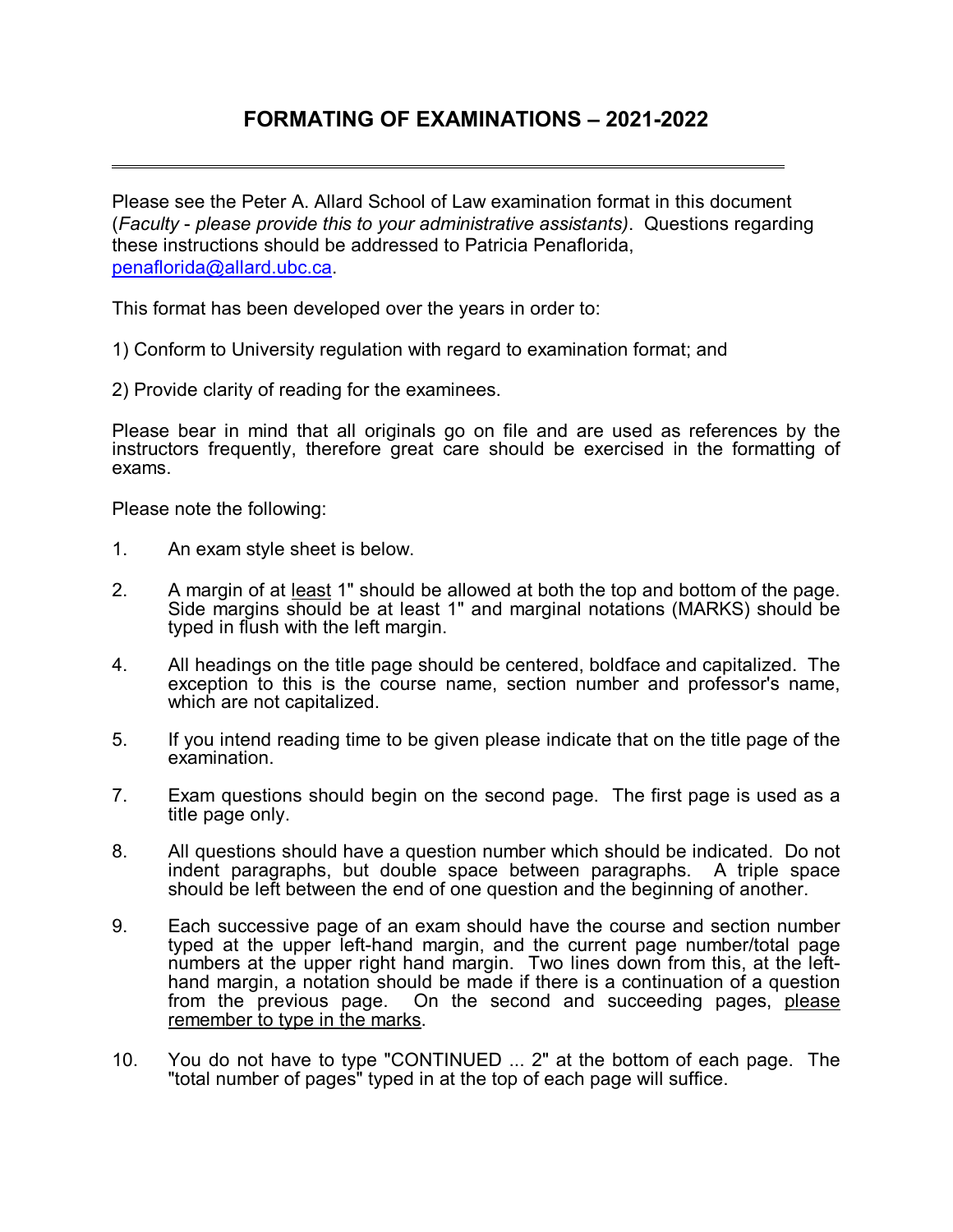- 11. Please remember to type END OF EXAMINATION on the last page.
- 12. Security -- While preparing the exam, NEVER leave an exam unguarded, neither the professor's handwritten copy nor what is on your computer screen.

Exam security is to be maintained as follows. Keep the exam in a password protected file on a secure server.

Do not throw away hard copies of your errors in the trash. They must be shredded.

Administrative assistants: Always give the exam back to the professor for proof reading (never proof read aloud where someone may hear you).

When an examination is ready, attach the MS Word file to an e-mail and send it [to Patricia Penaflorida](mailto:morin@allard.ubc.ca), <u>penaflorida@allard.ubc.ca</u>, and Susan Morin, [morin@allard.ubc.ca.](mailto:morin@allard.ubc.ca)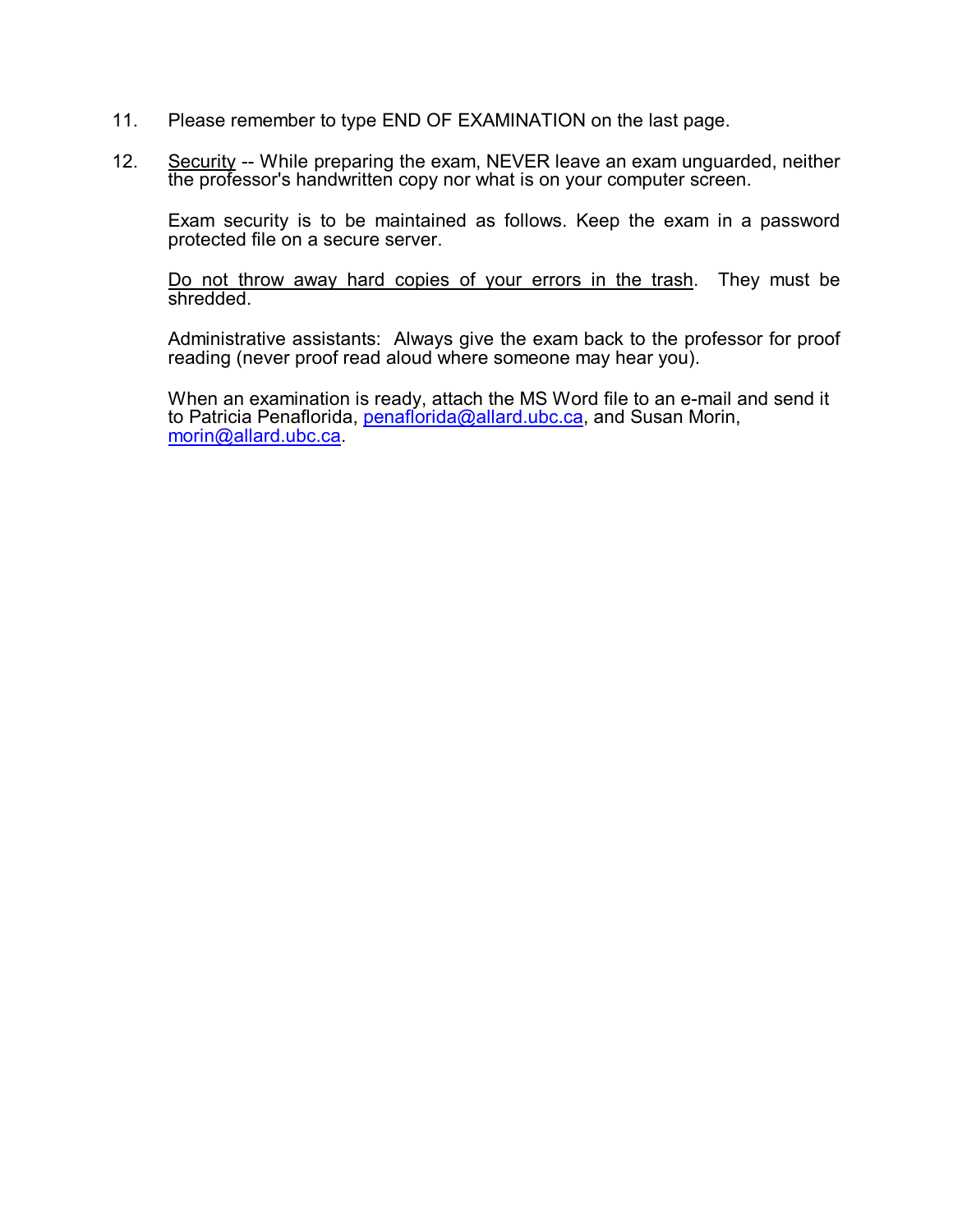# SAMPLE

Attachment: Course Outline *(for example)*

#### THIS EXAMINATION CONSISTS OF 2 PAGES PLEASE ENSURE THAT YOU HAVE A COMPLETE PAPER

#### THE UNIVERSITY OF BRITISH COLUMBIA FACULTY OF LAW

#### FINAL EXAMINATION – DECEMBER 2021

LAW 451 Trusts

Section 1 Professor Pavlich

TOTAL MARKS: 100

TIME ALLOWED: 2 HOURS and 15 minutes including time

\*\*\*\*\*\*\*\*\*\*\*\*\*\*\*\*\*\*\*

- NOTE: 1. This is a closed book examination, and candidates may refer only to the Reading List available in the examination room.
	- 2. ANSWER ALL QUESTIONS.

THIS EXAMINATION CONSISTS OF 4 QUESTIONS